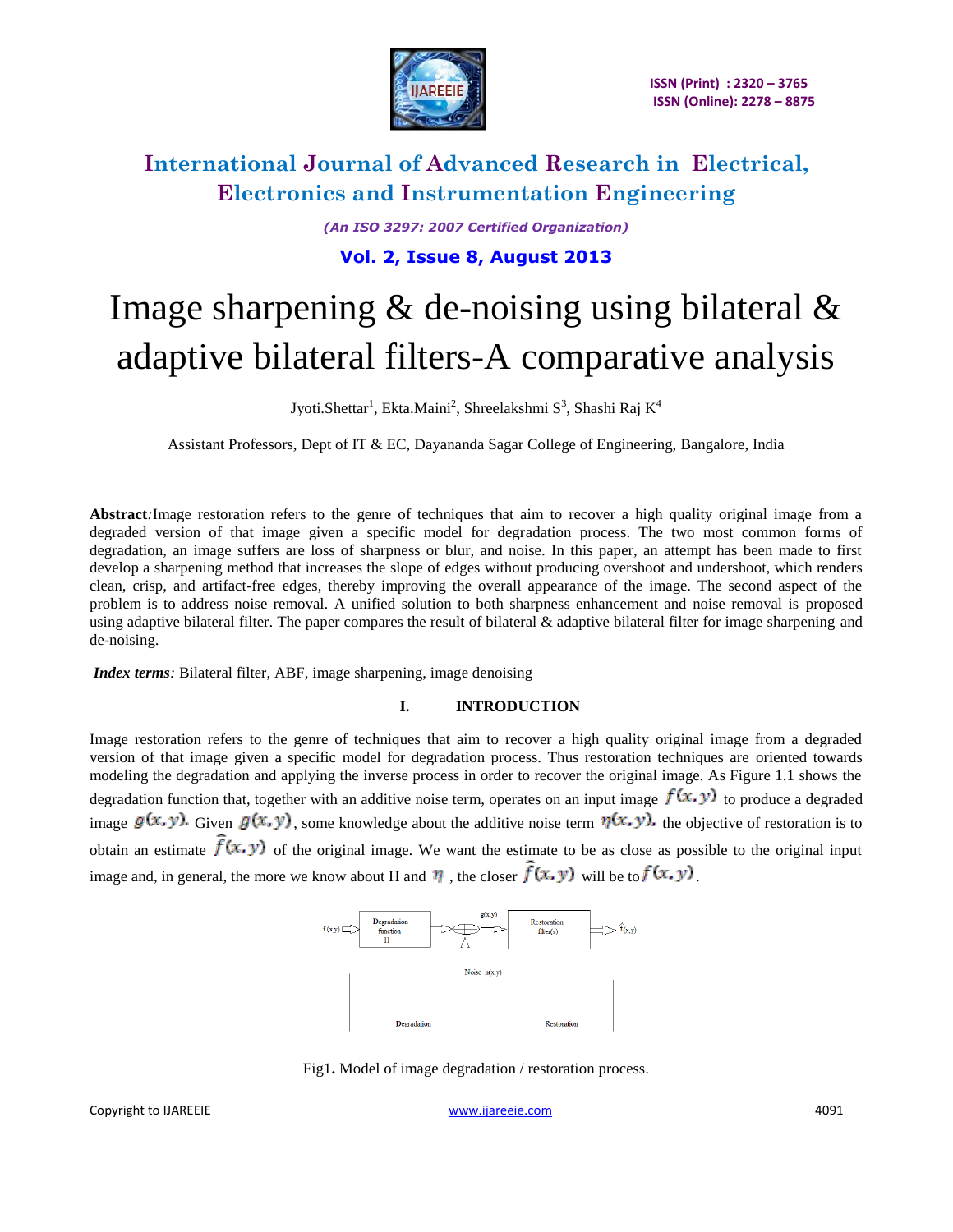

*(An ISO 3297: 2007 Certified Organization)*

## **Vol. 2, Issue 8, August 2013**

### **II. BILATERAL FILTER**

Traditional filtering is domain filtering, and enforces closeness by weighing pixel values with coefficients that fall off with distance. Similarly, range filtering, averages image values with weights that decay with dissimilarity. Range filters are nonlinear because their weights depend on image intensity or color. Computationally, they are no more complex than standard nonseparable filters. Most importantly, they preserve edges. Spatial locality is still an essential notion. In fact, it is shown that range filtering by itself merely distorts an image's color map. Then the combination of range and domain filtering is done, and shown that the combination is much more interesting. The combined filtering is known as bilateral filtering. Since bilateral filters assume an explicit notion of distance in the domain and in the range of the image function, they can be applied to any function for which these two distances can be defined. In particular, bilateral filters can be applied to color images just as easily as they are applied to black-and-white ones. The CIE-Lab color space endows the space of colors with a perceptually meaningful measure of color similarity, in which short Euclidean distances correlate strongly with human color discrimination performance. Thus, if we use this metric in our bilateral filter, images are smoothed and edges are preserved in a way that is tuned to human performance. Only perceptually similar colors are averaged together, and only perceptually visible edges are preserved.

A low-pass domain filter applied to image **f**(**x**) produces an output image defined as follows:

$$
\mathbf{h}(\mathbf{x}) = k_d^{-1}(\mathbf{x}) \int_{-\infty}^{\infty} \int_{-\infty}^{\infty} \mathbf{f}(\xi) c(\xi, \mathbf{x}) d\xi \tag{1}
$$

Where  $c(\xi, X)$  measures the geometric closeness between the neighborhood center **x** and a nearby point The bold font for **f** and **h** emphasizes the fact that both input and output images may be multiband. If low-pass filtering is to preserve the dc component of low-pass signals we obtain

$$
k_d(\mathbf{x}) = \int_{-\infty}^{\infty} \int_{-\infty}^{\infty} c(\xi, \mathbf{x}) d\xi . \tag{2}
$$

Range filtering is similarly defined as:

$$
\mathbf{h}(\mathbf{x}) = k_r^{-1}(\mathbf{x}) \int_{-\infty}^{\infty} \int_{-\infty}^{\infty} \mathbf{f}(\xi) s(\mathbf{f}(\xi), \mathbf{f}(\mathbf{x})) d\xi \qquad (3)
$$

now  $s(f(\xi), f(x))$  measures the Photometric similarity between the pixel at the neighborhood center **x** and that of a nearby point  $\xi$ . Thus, the similarity function  $\zeta$  operates in the range of the image function **f**, while the closeness function c operates in the domain of **f**. The normalization constant (2) is replaced by

$$
k_r(\mathbf{x}) = \int_{-\infty}^{\infty} \int_{-\infty}^{\infty} s(\mathbf{f}(\xi), \mathbf{f}(\mathbf{x})) d\xi . \tag{4}
$$

The appropriate solution is to combine domain and range filtering

Copyright to IJAREEIE [www.ijareeie.com](http://www.ijareeie.com/) 4092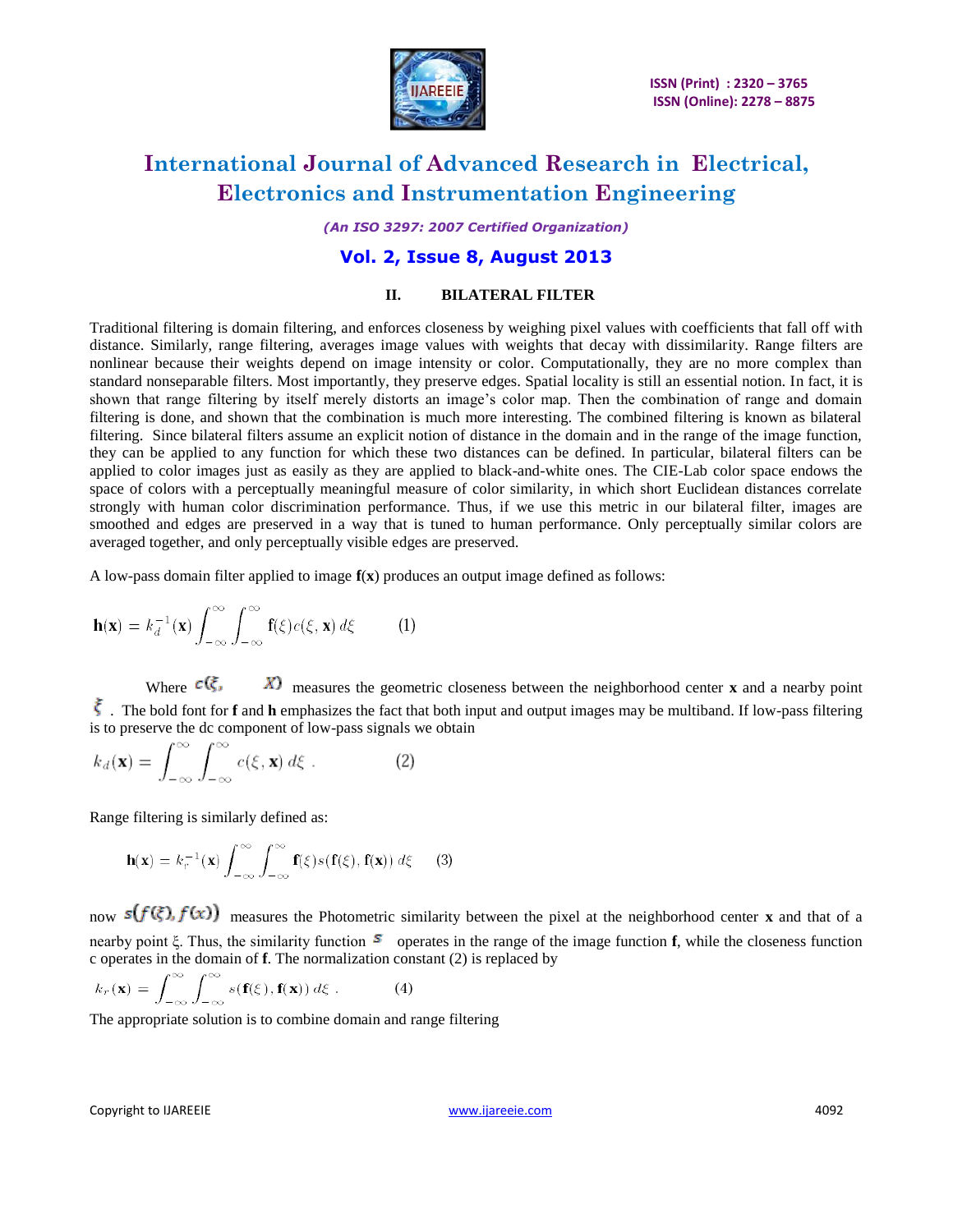

*(An ISO 3297: 2007 Certified Organization)*

## **Vol. 2, Issue 8, August 2013**

thereby enforcing both geometric and Where  $[m0, n0]$  is the center pixel of the windo  $\Omega m0, n0 = \{ [m, n] : [m, n] \in [m0 - N], [m0 + N] \}$   $[X [n0 - N] \times [n0 + N] \}$  and  $\sigma d$  and  $\sigma r$  are the and σd and σr are the standard deviations of the domain and range Gaussian filters, respectively, and the normalization factor is given by photometric locality. Combined filtering can be described as follows:

$$
\mathbf{h}(\mathbf{x}) = k^{-1}(\mathbf{x}) \int_{-\infty}^{\infty} \int_{-\infty}^{\infty} \mathbf{f}(\xi) c(\xi, \mathbf{x}) s(\mathbf{f}(\xi), \mathbf{f}(\mathbf{x})) d\xi \tag{5}
$$

With the normalization

$$
k(\mathbf{x}) = \int_{-\infty}^{\infty} \int_{-\infty}^{\infty} c(\xi, \mathbf{x}) s(\mathbf{f}(\xi), \mathbf{f}(\mathbf{x})) d\xi . \quad (6)
$$

Combined domain and range filtering will be denoted as bilateral filtering.As a consequence, the bilateral filter acts essentially as a standard domain filter, and averages away the small, weakly correlated differences between pixel values caused by noise.

#### **III. ADAPTIVE BILATERAL FILTER**

In order to increase the sharpness of the image some modifications to the bilateral filter is to be done, a new method for both sharpening and smoothing the image is been proposed here. The response at  $[m0, n0]$  of the proposed shift-variant ABF to an impulse at  $[m, n]$  is given by:

$$
h[m_0,n_0;m,n]=\begin{cases} r_{m_0,n_0}^{-1}\exp\left(-\frac{(m-m_0)^2+(n-n_0)^2}{2{\sigma_d}^2}\right)\exp\left(-\frac{(g[m,n]-g[m_0,n_0]-\zeta[m_0,n_0])^2}{2{\sigma_r}^2}\right), & [m,n]\in\Omega_{m_0,n_0}\in\mathbb{R}^d,\\ 0, & \text{else}\end{cases}
$$

Where  $[m0,n0]$  is the center pixel of the window  $\Omega$ m0, n0{ $[m, n]$ :  $[m, n]$   $\in$   $[m0N]$ ,  $[m0 + N]$   $X[n0 - N]$   $X[n0 + N]$ } and  $\sigma$ d and  $\sigma$ r are the standard deviations of the domain and range Gaussian filters, respectively, and the normalization factor is given by

$$
r_{m_0,n_0} = \sum_{m=m_0-N}^{m_0+N} \sum_{n=n_0-N}^{n_0+N} \exp\left(-\frac{(m-m_0)^2 + (n-n_0)^2}{2\sigma_d^2}\right)
$$

$$
\times \exp\left(-\frac{(g[m,n]-g[m_0,n_0]-\zeta[m_0,n_0])^2}{2\sigma_r^2[m_0,n_0]}\right).
$$

Copyright to IJAREEIE [www.ijareeie.com](http://www.ijareeie.com/) 4093 The ABF retains the general form of a bilateral filter, but contains two important modifications. First, an offset  $\zeta$  is introduced to the range filter in the ABF. Second, both ζ and the width of the range filter σr in the ABF are locally adaptive. The combination of a locally adaptive ζ and σr transforms the bilateral filter into a much more powerful filter that is capable of both smoothing and sharpening. Moreover, it sharpens an image by increasing the slope of the edges. By adding an offset ζ to the range filter, it is now able to shift the range filter on the histogram. The parameter σr of the range filter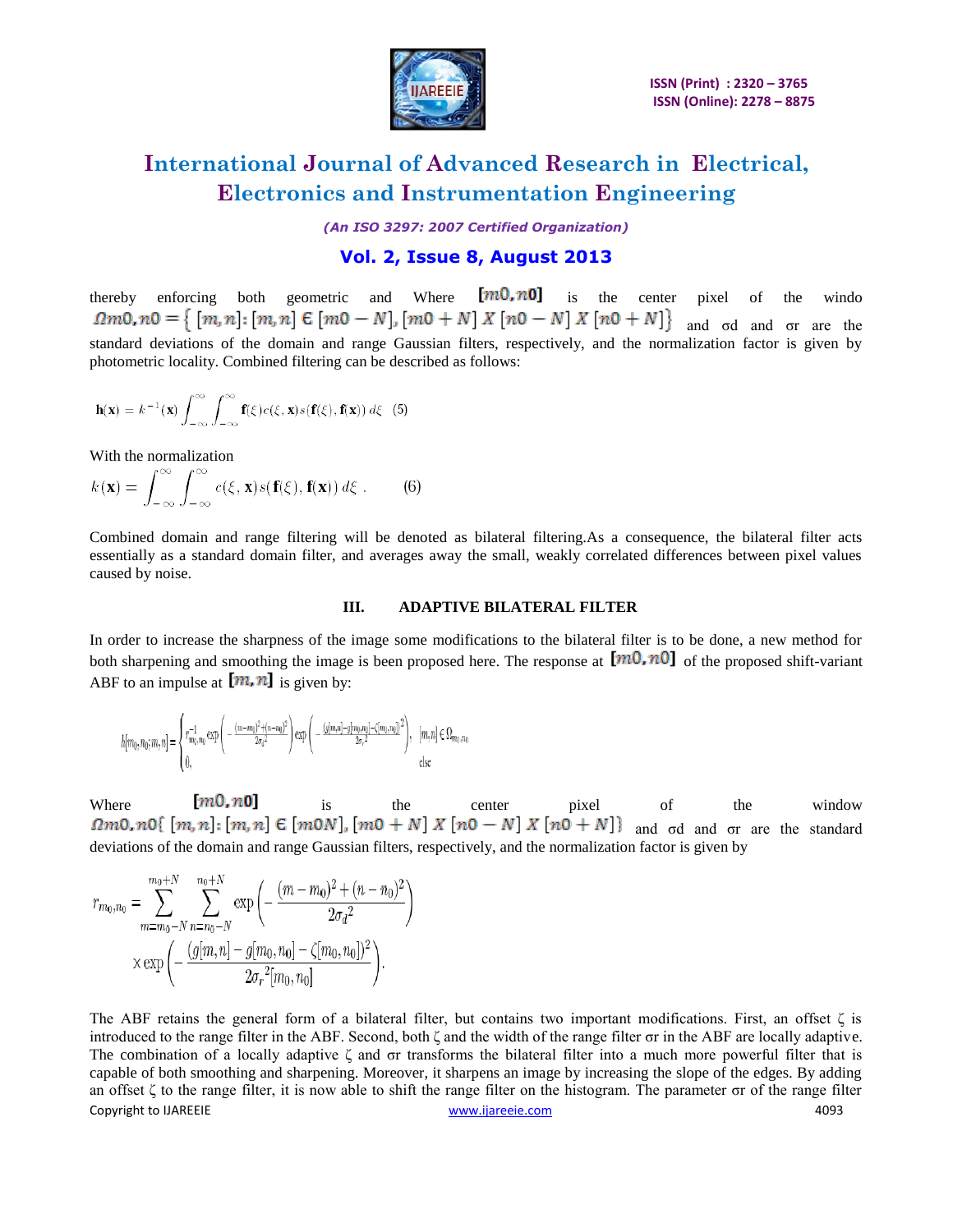

*(An ISO 3297: 2007 Certified Organization)*

## **Vol. 2, Issue 8, August 2013**

controls the width of the range filter. It determines how selective the range filter is in choosing the pixels that are similar enough in gray value to be included in the averaging operation.

#### **IV. RESULTS and ANALYSIS**

The performance of the ABF is evaluated with one grey scale image. The performance of ABF is compared with bilateral filter.



Fig 2.a&b: Input Image & degraded image



Fig 3.a&b: Bilateral Filtered Image &ABF filtered image

The bilateral filter removes the noise in the degraded image; but the edges are a bit blurred as those in the degraded image. The ABF removes the noise better than the bilateral filter do. At the same time, it renders clean and sharp edges without the halo artifacts.



Fig 4.b: Histogram for Adaptive Bilateral Filtered Image

Copyright to IJAREEIE [www.ijareeie.com](http://www.ijareeie.com/) 4094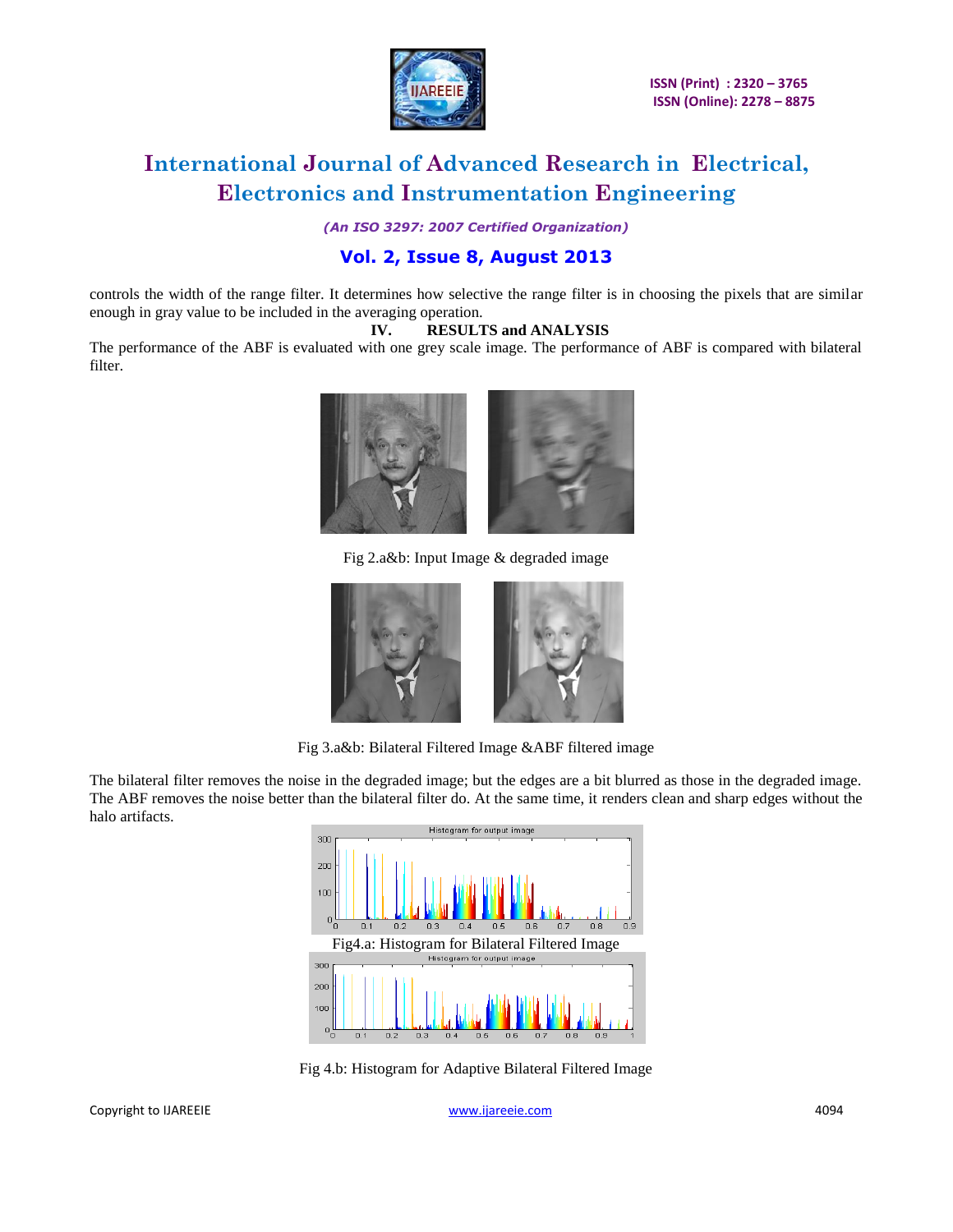

*(An ISO 3297: 2007 Certified Organization)*

## **Vol. 2, Issue 8, August 2013**

From the histogram it can be seen that much of the noise present in the image is been removed after applying bilateral filter, ABF even shows the further reduction in the noise.

Different features of the bilateral filtered image and ABF filtered image are graphically represented below.







Fig.6: MSE graph for Einstein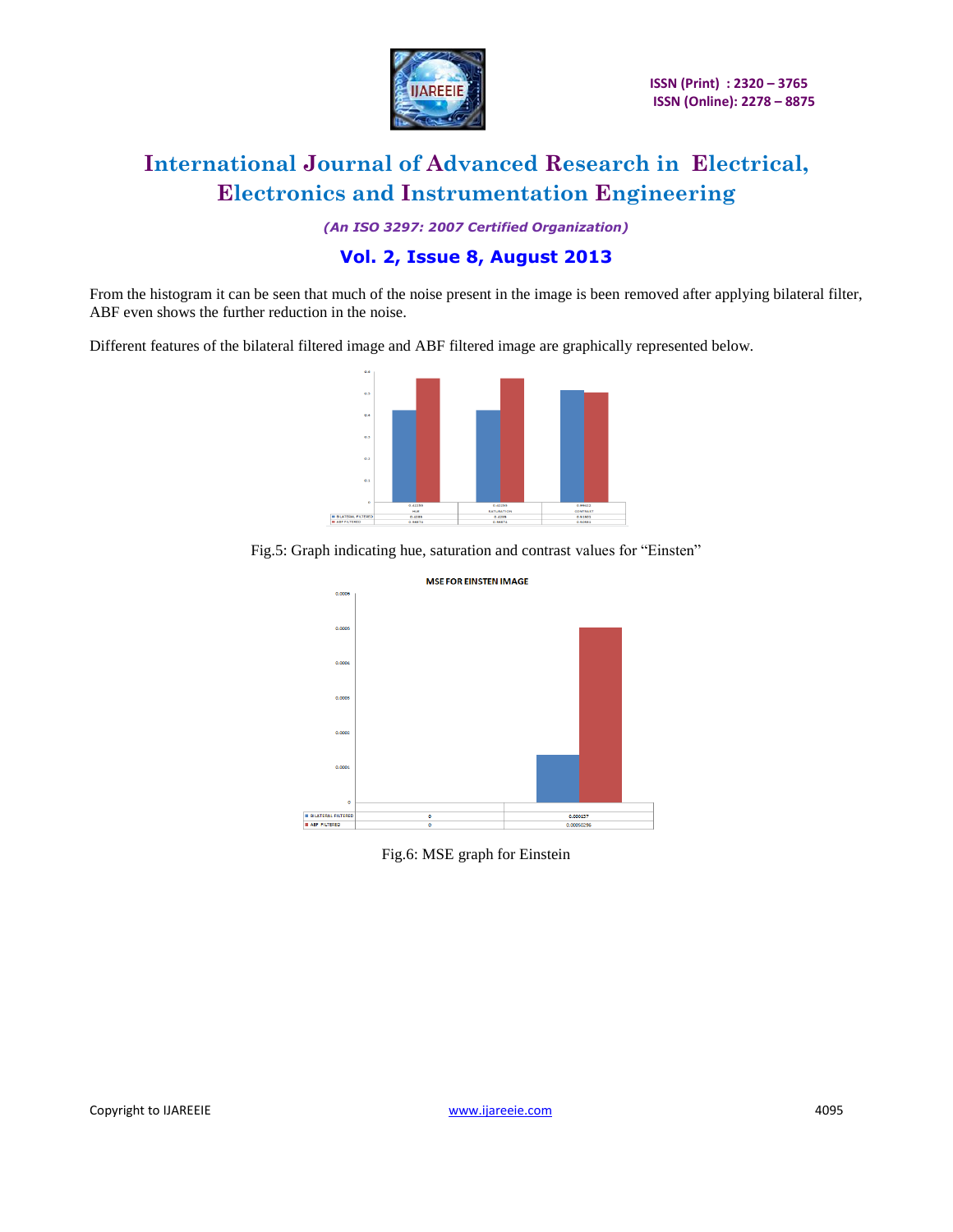

*(An ISO 3297: 2007 Certified Organization)* **Vol. 2, Issue 8, August 2013**



Fig.7 : PSNR graph for Einstein

Fig 8. shows the different parameters or the features of both the input image and bilateral filtered image.



Fig.8:.Parameters obtained after bilateral filtering

Fig.9 shows the result of applying Adaptive Bilateral Filter to the input image.



Fig.9 :Adaptive Bilateral Filtered Image